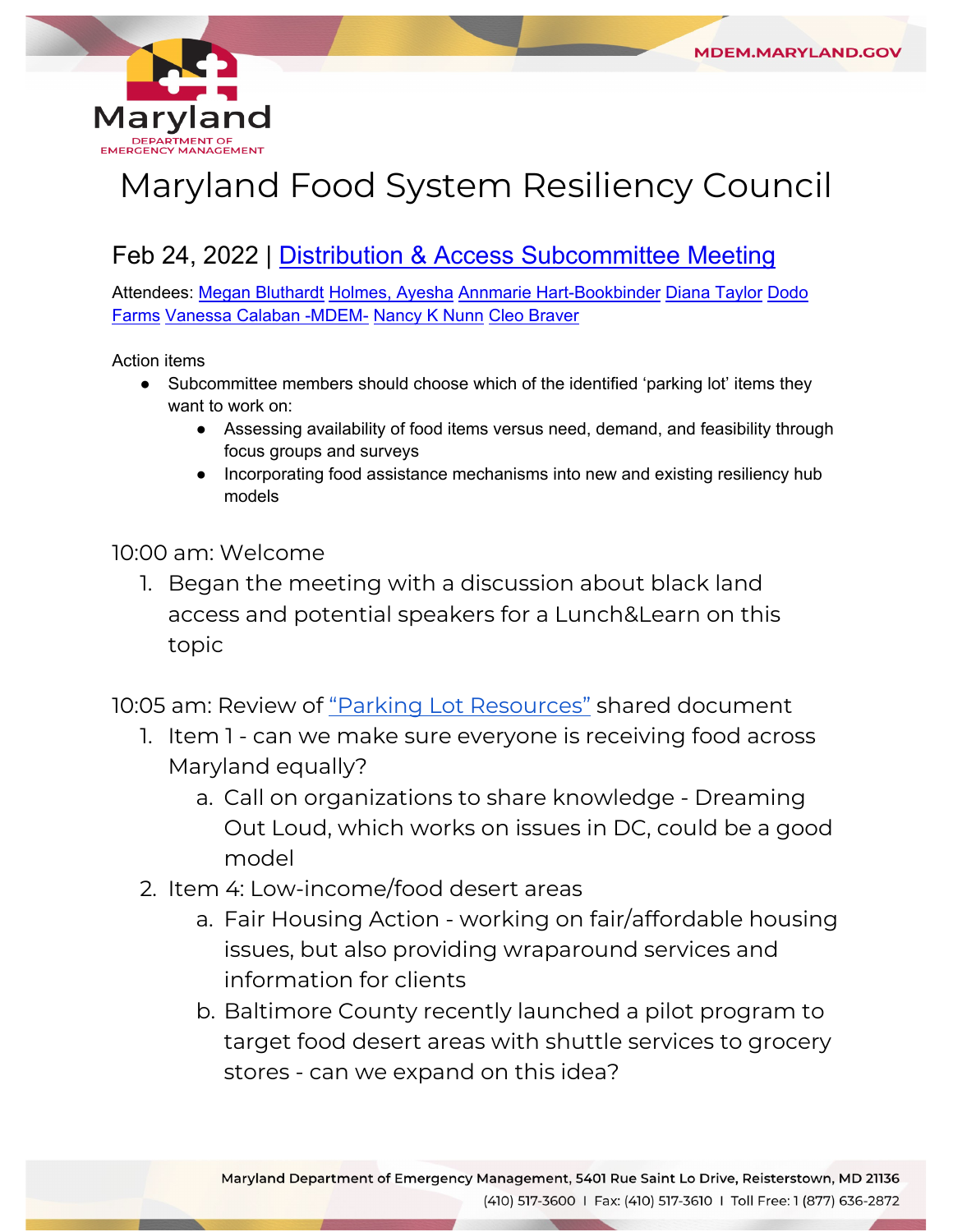

- i. Shuttle to not just grocery stores but farmers markets as well, paying attention to locations that offer fresh produce and culturally appropriate food choices
- 3. Other topics of discussion:
	- a. Speak up about race issues because this is an election year, what is the plan of candidates for issues around environmental justice, racism in the food system, etc.
	- b. Need for a grants specialist or individual to help advise farmers in applying for grants, financing, etc.
		- i. Racial bias in grant application process
		- ii. Language (grammar, vocabulary) used in application, zip code, etc. can be used against certain applicants, perceived as "less educated" despite having all the requisite knowledge to successfully run agricultural operations (ie. grant reviewers are looking for a certain language, not required knowledge)
	- c. How do we tackle this?
		- i. Call it out create the discomfort, make people understand the issue and the pain it causes - hold people accountable for their actions or inactions
		- ii. State level is there an office or ombudsperson to farmers of color? talk to about discrepancies in grant funding to
	- d. Food assistance providers how can we make it easier to get assistance to people, and how can we lift the barriers to accessing programs?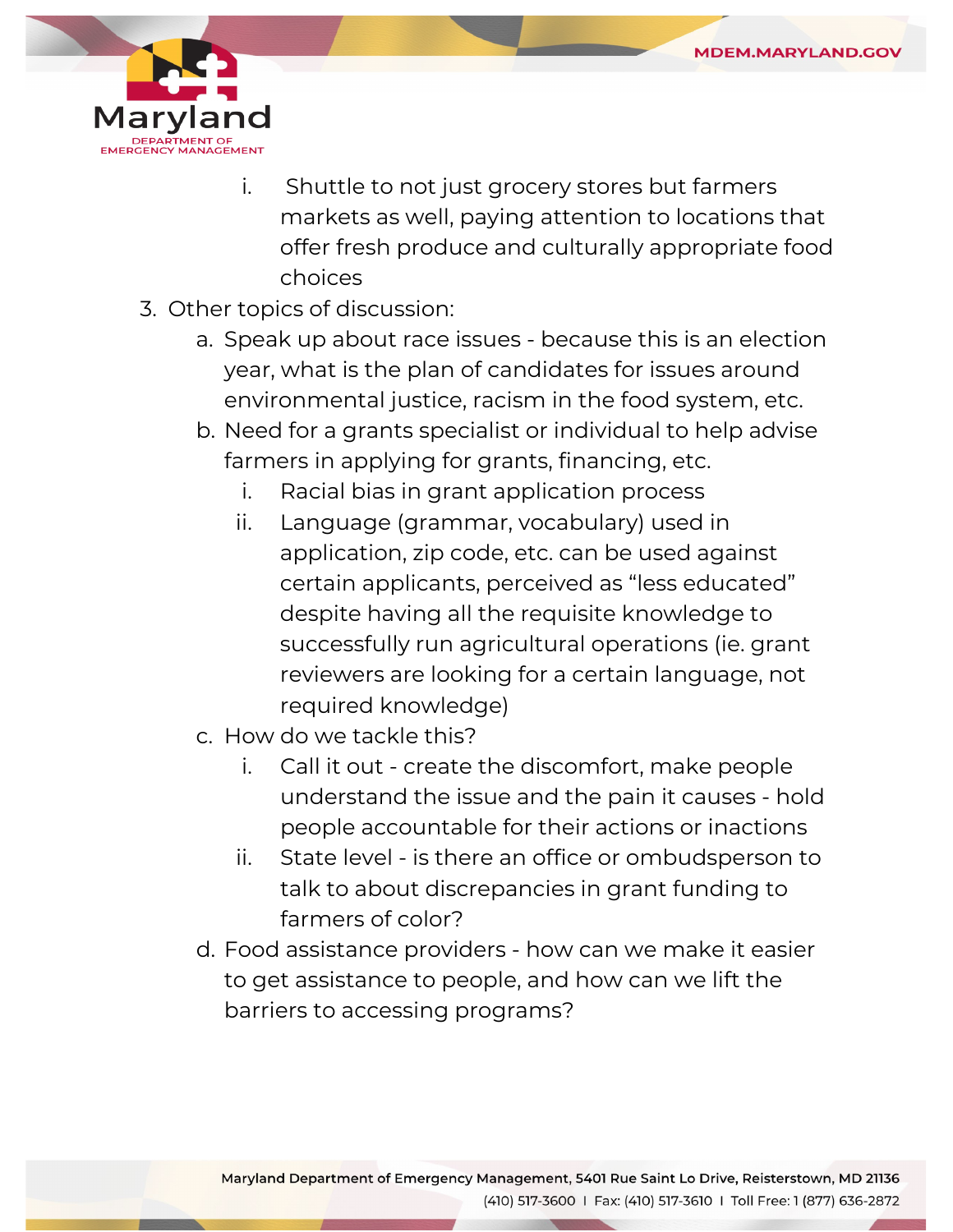

### #2 Focus groups

- food they want to eat? If not, what are those items and how 1. When clients go to food pantries/food banks, are they seeing can we provide them?
- MD adjust for language, race, rural, city, age, etc 2. Identify organizations, groups - get a good cross-section of
	- a. Include seniors, people with intellectual disabilities
	- b. Warm Line AA Co, during COVID, people could call with problems accessing services - capturing that data/information
- 3. Fears about documentation/immigration status does this impact use of services/benefits?
	- a. Partner with immigrant service/assistance organizations to help new arrivals
- **4. Determine outcomes/objectives to help guide discussions and planning**
- 5. See if there are other orgs that are already working on focus groups
- 6. Identify funding sources to give incentives for participants

## #6 Resilience Hubs

- 1. Montgomery County model: COVID Service Consolidation Hubs - to connect with other services (food, diapers, formula, wraparound services to connect people with benefits and services they need)
- 2. Baltimore City model: traditional resilience hub program: known community locations that provide access to critical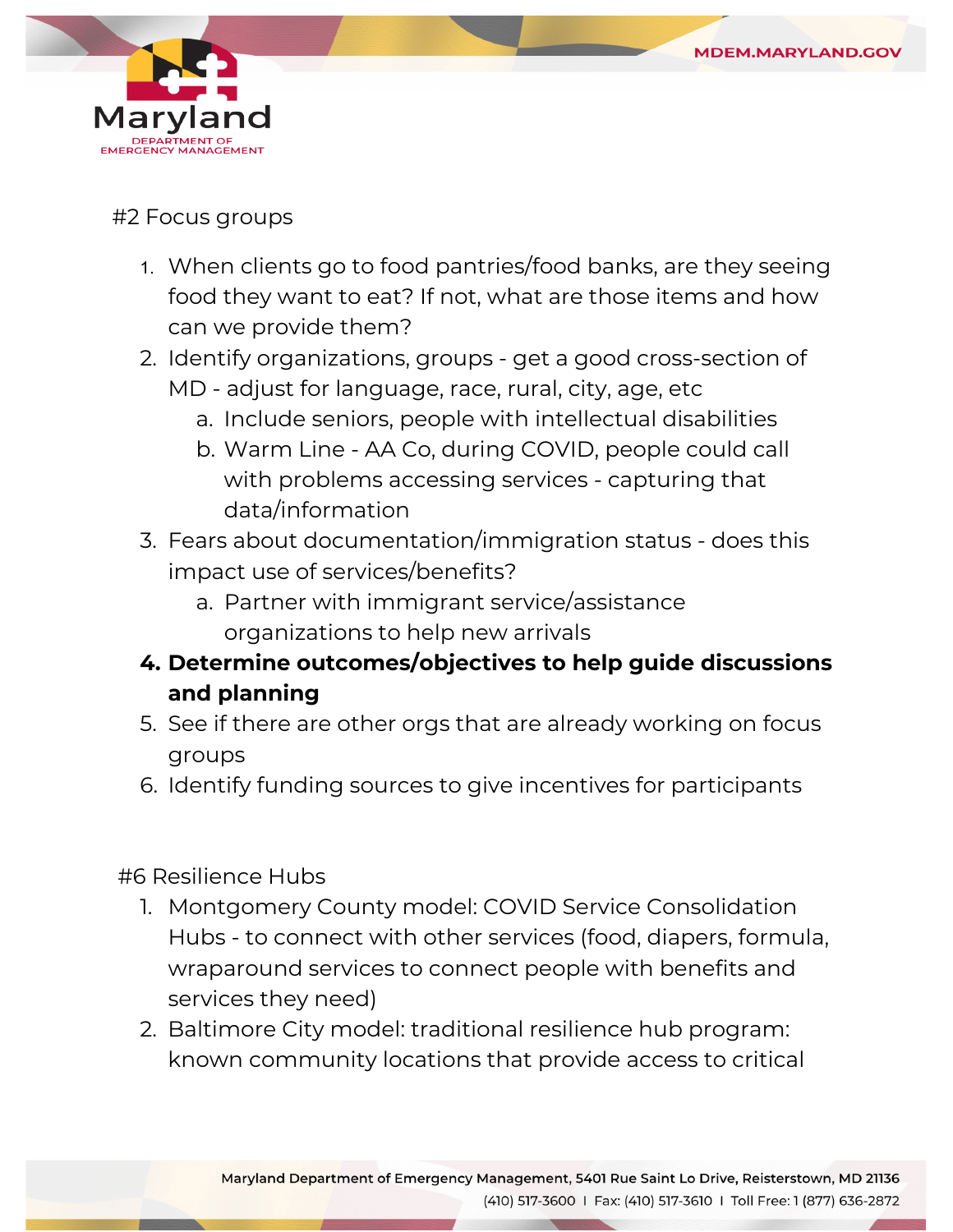

lifeline services (electricity, food, communications, etc) on gray- or black-sky days

- **3. Create a model/stand/best practice or evaluation tool for a food-inclusive resiliency hub**
- 4. How do we consolidate efforts/focus our intentions?
- 5. Areas without official hub provide assistance to identify potential hub location
- 6. Identify stakeholders in the community who can contribute to the Resilience Hubs... wrap around services + food.
- 7. Identify funding available to the stakeholders for commodities and trainings.
	- a. Training and education for the community to ensure ALL community members have access to the services and commodities (regardless of immigration status).
- 8. Can we tie #2 into #6?
	- a. The hubs can be the main location and the orgs in the community can be a network. But without the main place to start from, we have a fractured network.